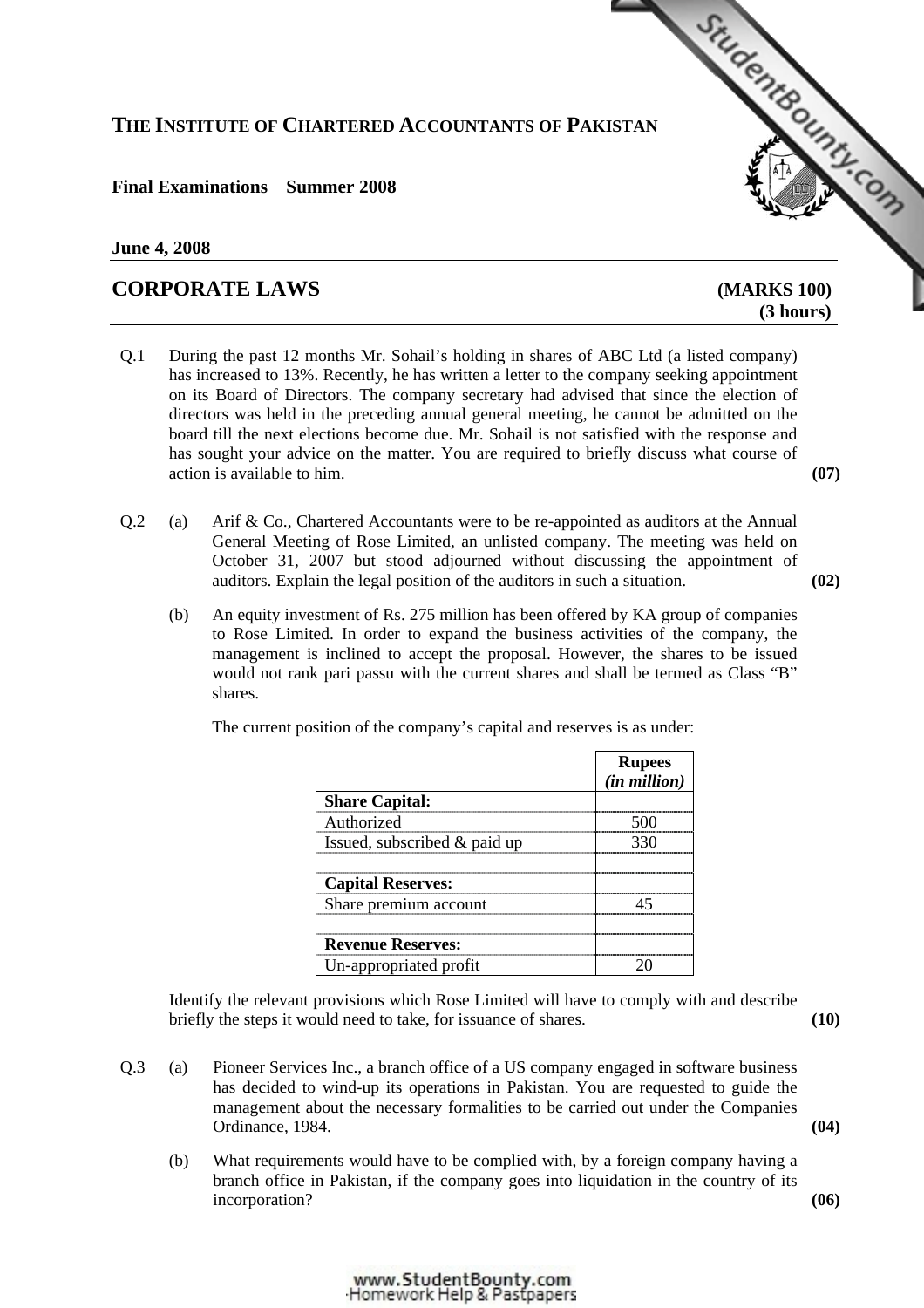| Q.4 | In its meeting held on October 10, 2007 the Board of Directors of Snow White Limited, a<br>listed company, decided to offer a 60% right issue at par value. You are required to explain:                                                                                                                   |                                                                                                                                                                                                                                                                                                                                                                        |      |
|-----|------------------------------------------------------------------------------------------------------------------------------------------------------------------------------------------------------------------------------------------------------------------------------------------------------------|------------------------------------------------------------------------------------------------------------------------------------------------------------------------------------------------------------------------------------------------------------------------------------------------------------------------------------------------------------------------|------|
|     | (a)<br>(b)                                                                                                                                                                                                                                                                                                 | The conditions that the Board will have to comply with in this regard.<br>The additional conditions which the Board will have to comply under each of the<br>following situations:<br>If the company's shares have been traded below par value during the past one<br>(i)<br>year.                                                                                     | (07) |
|     |                                                                                                                                                                                                                                                                                                            | (ii) If the shares are to be issued at a premium of Rs. 5 per share.                                                                                                                                                                                                                                                                                                   | (03) |
| Q.5 | (a)                                                                                                                                                                                                                                                                                                        | Certain persons have been restricted from being appointed as legal adviser of a<br>public limited company. Specify the restrictions imposed in this regard under<br>Appointment of Legal Advisor's Rules 1975.                                                                                                                                                         | (02) |
|     | (b)                                                                                                                                                                                                                                                                                                        | State the particulars which are required to be specified in the Register of Legal<br>Advisers.                                                                                                                                                                                                                                                                         | (03) |
| Q.6 | Explain ther term "Foreign Controlled Company" as referred to in the Foreign Exchange<br>Regulations.                                                                                                                                                                                                      |                                                                                                                                                                                                                                                                                                                                                                        | (06) |
| Q.7 | The Board of Directos of Iqra Industries Limited, a newly incorporated listed company, is<br>in the process of formulating significant policies to govern the operations of the company.                                                                                                                   |                                                                                                                                                                                                                                                                                                                                                                        |      |
|     |                                                                                                                                                                                                                                                                                                            | As a member of the Board, identify the significant policies which should be formulated, as<br>advised under the Code of Corporate Governance.                                                                                                                                                                                                                          | (06) |
| Q.8 | Mr. Overtaker has issued a public offer for the acquisition of M/s Undertaker Limited, a<br>company listed on the Karachi and Lahore Stock Exchanges, at a price of Rs. 55 per share.<br>The offer has not fetched results and Mr. Overtaker is worried that the offer will lapse<br>without much success. |                                                                                                                                                                                                                                                                                                                                                                        |      |
|     |                                                                                                                                                                                                                                                                                                            | Narrate the conditions he will have to comply with if he wishes to revise the offer upwards.                                                                                                                                                                                                                                                                           | (05) |
| Q.9 | (a)                                                                                                                                                                                                                                                                                                        | Express Limited, a company listed on the Karachi Stock Exchange has a paid-up<br>capital of Rs. 100 million divided into 10 million shares of Rs. 10 each. The Board of<br>Directors have approved the purchase of 100,000 treasury stocks at Rs. 15 each<br>within 30 days, by a tender. As the Company Secretary, what procedure would you<br>follow in this regard? | (11) |
|     | (b)                                                                                                                                                                                                                                                                                                        | The Board of Directors of Ghareeb Limited has decided to contribute a fixed amount<br>every year to a charitable organization. The company secretary notified that a clause<br>needs to be inserted in the object clause of the Memorandum of Association for the<br>same.                                                                                             |      |
|     |                                                                                                                                                                                                                                                                                                            | Draft a clause to be included in the Memorandum covering the permissibility of the<br>proposed activity.                                                                                                                                                                                                                                                               | (02) |

Q.10 A group of shareholders of Sky Blue Limited believes that certain business activities carried on by the company are prima facie against the interest of the company and its members. They have approached your firm and seek your guidance for applying to the SECP to carry out the investigation against the directors of the company.

You are required to identify the conditions under which such an application may be filed and the procedure that will have to be followed in this regard. **(05)**